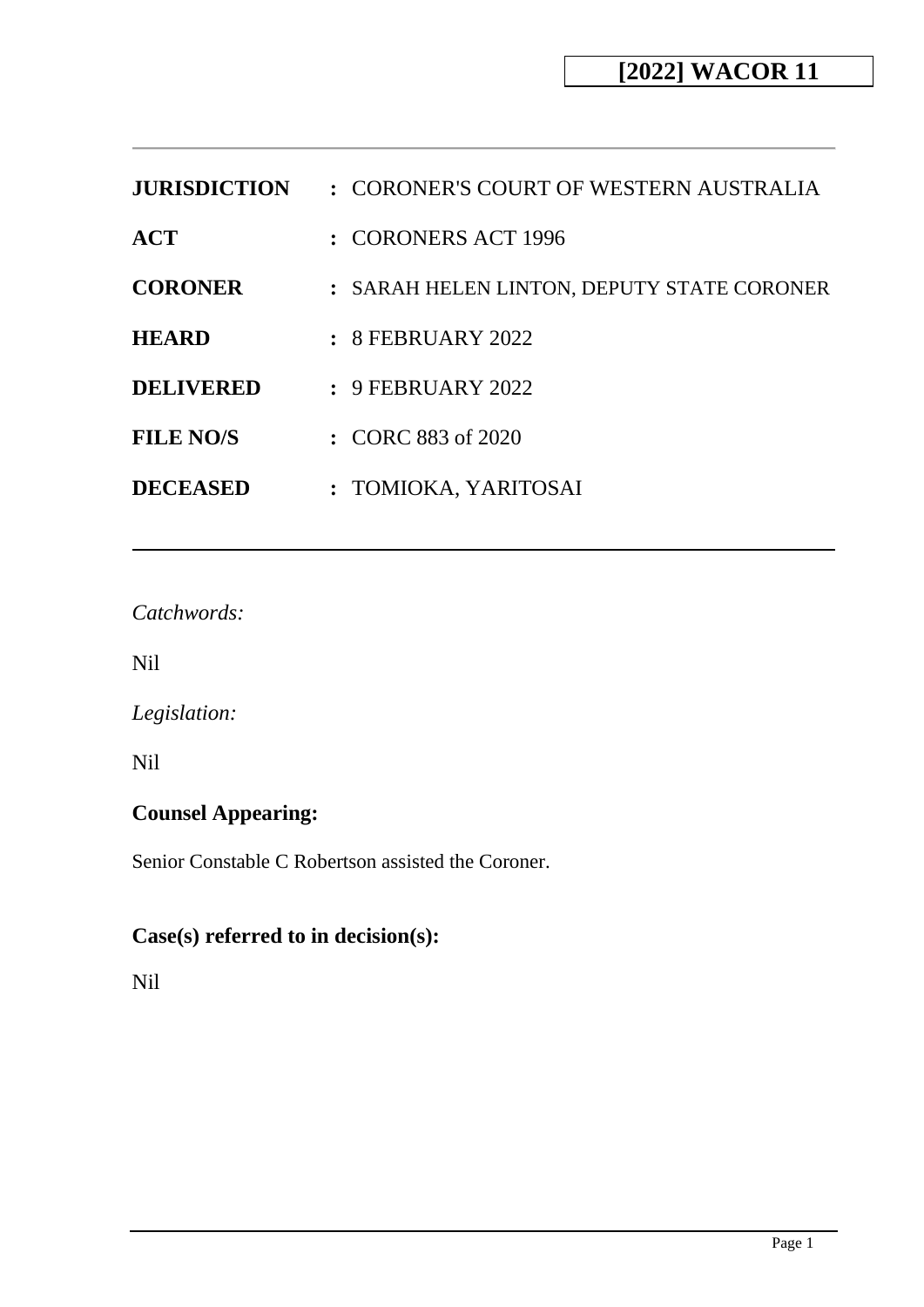*Coroners Act 1996* (Section 26(1))

### **RECORD OF INVESTIGATION INTO DEATH**

*I, Sarah Helen Linton, Deputy State Coroner, having investigated the disappearance of Yaritosai TOMIOKA with an inquest held at the Perth Coroner's Court, Court 85, CLC Building, 501 Hay Street, Perth on 8 February 2022, find that the death of Yaritosai TOMIOKA has been established beyond all reasonable doubt and that the identity of the deceased person was Yaritosai TOMIOKA and that death occurred on or about 5 October 1972 in the waters of the Indian Ocean approximately 200 nautical miles west of Fremantle, Western Australia, as a result of an unknown cause in the following circumstances:*

### **TABLE OF CONTENTS**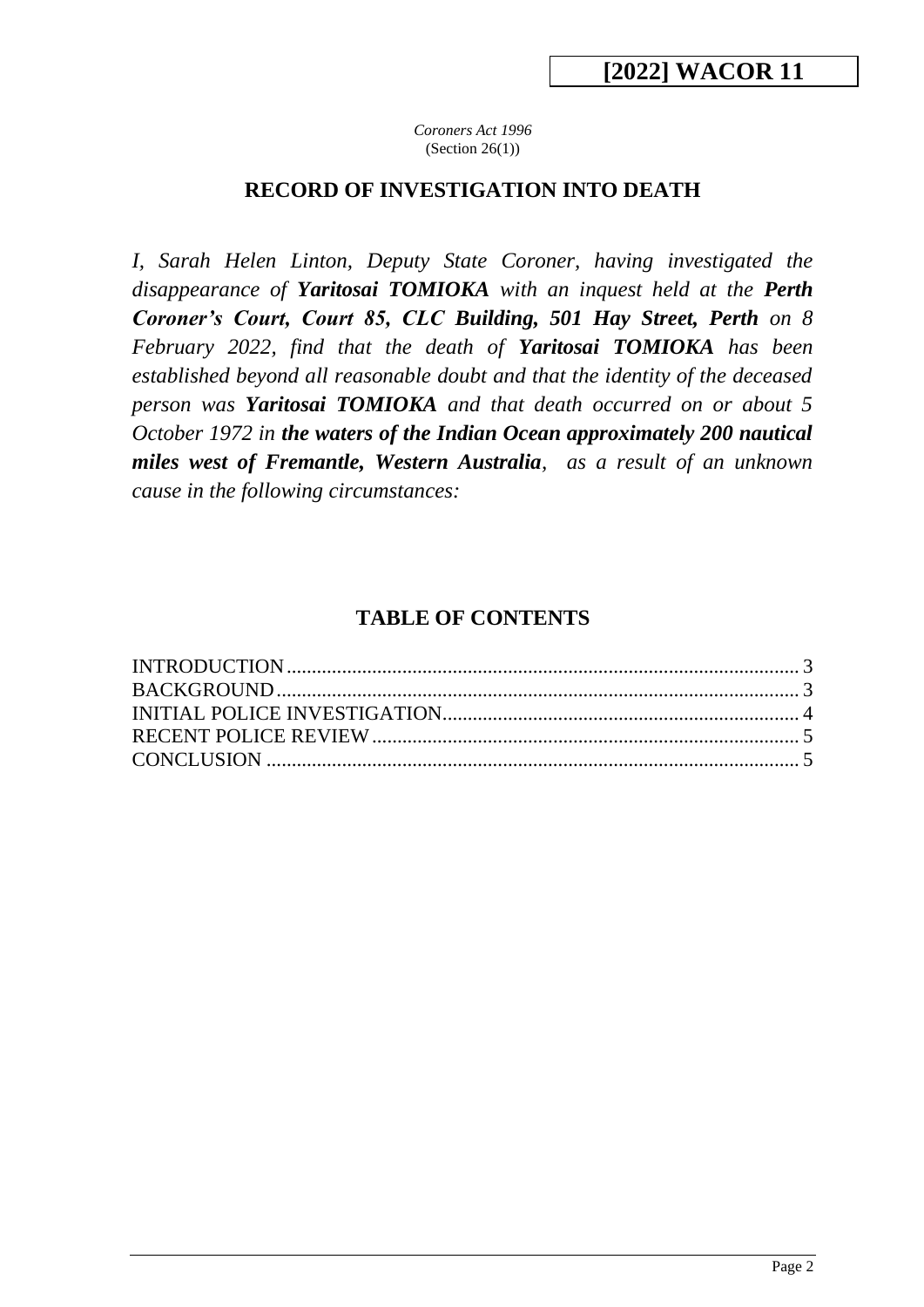## **INTRODUCTION**

- 1. On 5 October 1972, Western Australian Police received information from the Marine Operations Centre in Canberra that a sailor had died on the 'Toku Ju Maru' vessel in Australian waters approximately 134 nautical miles from Fremantle, Western Australia. Further enquiries established that the sailor was Mr Yaritosai Tomioka and that, rather than having died onboard the vessel, Mr Tomioka was believed to have deliberately gone overboard in an act of suicide. $<sup>1</sup>$ </sup>
- 2. On 6 October 1972, the vessel berthed in North Quay, Fremantle, and Sergeant Buckley from the Victoria Quay Police Station boarded the vessel and commenced inquiries into Mr Tomioka's disappearance, with the assistance of an interpreter. It was established that Mr Tomioka had been discovered missing early on the morning of 5 October 1972, and a search of the vessel had found no sign of Mr Tomioka, but did discover a 'suicide note' left by him in which he apologised for some issues in relation to his duties on board the vessel and referred to a plan to weigh himself down with a heavy item and go overboard.
- 3. On the basis of the information provided by the WA Police in relation to Mr Tomioka's disappearance, I determined that pursuant to s 23 of the *Coroners Act 1996* (WA), there was reasonable cause to suspect that Mr Tomioka had died and that his death was a reportable death. I therefore made a direction that a coroner hold an inquest into the circumstances of the suspected death.<sup>2</sup>
- 4. I held an inquest at the Perth Coroner's Court on 8 February 2022. The inquest consisted of the tendering of documentary evidence compiled through the police investigation conducted into Mr Tomioka's disappearance, as well as hearing evidence from Sergeant Jenny Farman in relation to the police investigation.

## **BACKGROUND**

- 5. Mr Tomioka was born in Japan on 1 January 1925. At the time of his disappearance he was said to be married although there is limited details in relation to his wife and other family. Mr Tomioka was employed as the Chief Engineer onboard the 'Toku Ju Maru', which was a tuna fishing vessel. He had been working in that role for approximately seven years prior to his disappearance. He had a good professional reputation and the vessel's Captain found he was a very good Chief Engineer.<sup>3</sup>
- 6. The police investigation ascertained that Mr Tomioka had been struggling with a matter connected with his work. An ongoing problem had developed with the refrigeration onboard the vessel, which is a very important matter on a fishing vessel. Despite his best efforts, Mr Tomioka had been unable to get the freezer temperature down to the required temperature to maintain the vessel's tuna catch. They had been at sea for 268 days at that time and were carrying 160 tonnes of tuna onboard. The plan was to come to Fremantle to obtain provisions before returning to Japan, where the catch of tuna would be sold. Obviously, that would require a lengthy journey and

<sup>&</sup>lt;sup>1</sup> Exhibit 1, Tab 4.

<sup>2</sup> Section 23 *Coroners Act* Direction of Deputy State Coroner Vicker dated 19 March 2019.

 $3$  Exhibit 1, Tabs  $2 - 4$  and Tab 6.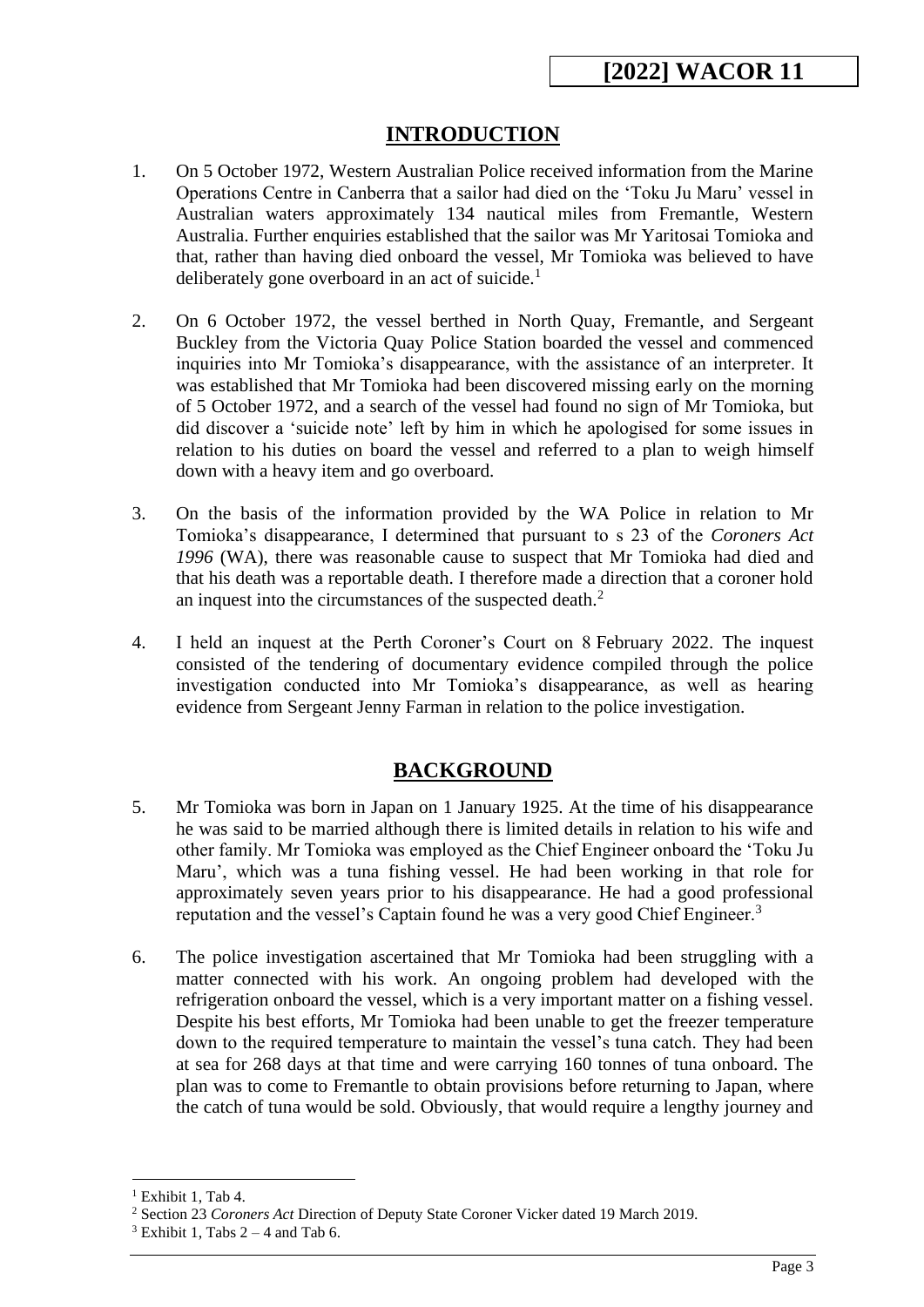it was important that the refrigeration was fixed. Mr Tomioka appears to have taken his inability to fix this issue as a personal failure, and lost the will to live.<sup>4</sup>

- 7. Mr Tomioka was last seen by the 1<sup>st</sup> Engineer at midnight on 4 October 1972 in the Engine Room when they changed watches. Mr Tomioka was off duty from midnight until midday on 5 October 1972.<sup>5</sup>
- 8. When Mr Tomioka failed to attend breakfast at 7.00 am on the morning of 5 October 1972, the ship's cook went to his cabin to check on him. Mr Tomioka was not inside the cabin, but the cook located inside his cabin was a six page letter in which Mr Tomioka apologised for his actions in relation to the freezer and referred to weighing himself down with a heavy item and going overboard.<sup>6</sup>
- 9. After the discovery of the note, the captain of the ship, Captain Keniti Ozaki, was informed that Mr Tomioka was missing and was believed to have committed suicide. Captain Ozaki initiated a sea search at 7.05 am, which continued until 8.30 pm without any sign of the missing man, as well as a thorough search of the vessel being undertaken. No heavy items were found missing from the vessel, and there was no sign of Mr Tomioka onboard. Enquiries with the crew found no one who had seen him after midnight.<sup>7</sup>
- 10. The Marine Operations Centre in Canberra was notified, and they contacted the WA Police in Fremantle at 9.20 am on 5 October 1972. Additional information was provided by the vessel's agents at around 11.10 am as to the known circumstances of the disappearance and the search efforts that had been undertaken. At the request of the vessel's agents, the authorities were requested to cancel any planned search for Mr Tomioka, as it was believed there was little hope of locating him.

## **INITIAL POLICE INVESTIGATION**

- 11. At 4.05 pm on 6 October 1972, the vessel berthed in Fremantle and Sergeant Buckley from the local police station boarded the vessel with an interpreter in order to conduct inquiries into Mr Tomioka's reported disappearance. Sergeant Buckley spoke to various witnesses and reviewed the six page suicide note. Captain Ozaki provided a statement to police in which he confirmed that Mr Tomioka was missing and identified that the handwriting on the note was that of Mr Tomioka. Captain Ozaki reported that Mr Tomioka was in good physical health, but the note suggests he was in a poor mental state due to the refrigeration issue.<sup>8</sup>
- 12. The suicide note was viewed and a copy was apparently taken of the original, before the original was returned to the Captain who wished to take it back to Japan. Unfortunately, the copy is not now able to be located. However, in the original report, it was recorded that the note was interpreted for Sergeant Buckley at the time by an employee of the vessel's agents and Sergeant Buckley was satisfied the letter clearly indicated Mr Tomioka's state of mind. He indicated his intent to commit suicide, apologised for his actions and indicated that there would be no use in

<sup>4</sup> Exhibit 1, Tab 3 and Tab 4.

<sup>5</sup> Exhibit 1, Tab 6.

<sup>6</sup> Exhibit 1, Tab 3 and Tab 6.

<sup>7</sup> Exhibit 1, Tab 3.

<sup>8</sup> Exhibit 1, Tab 3.